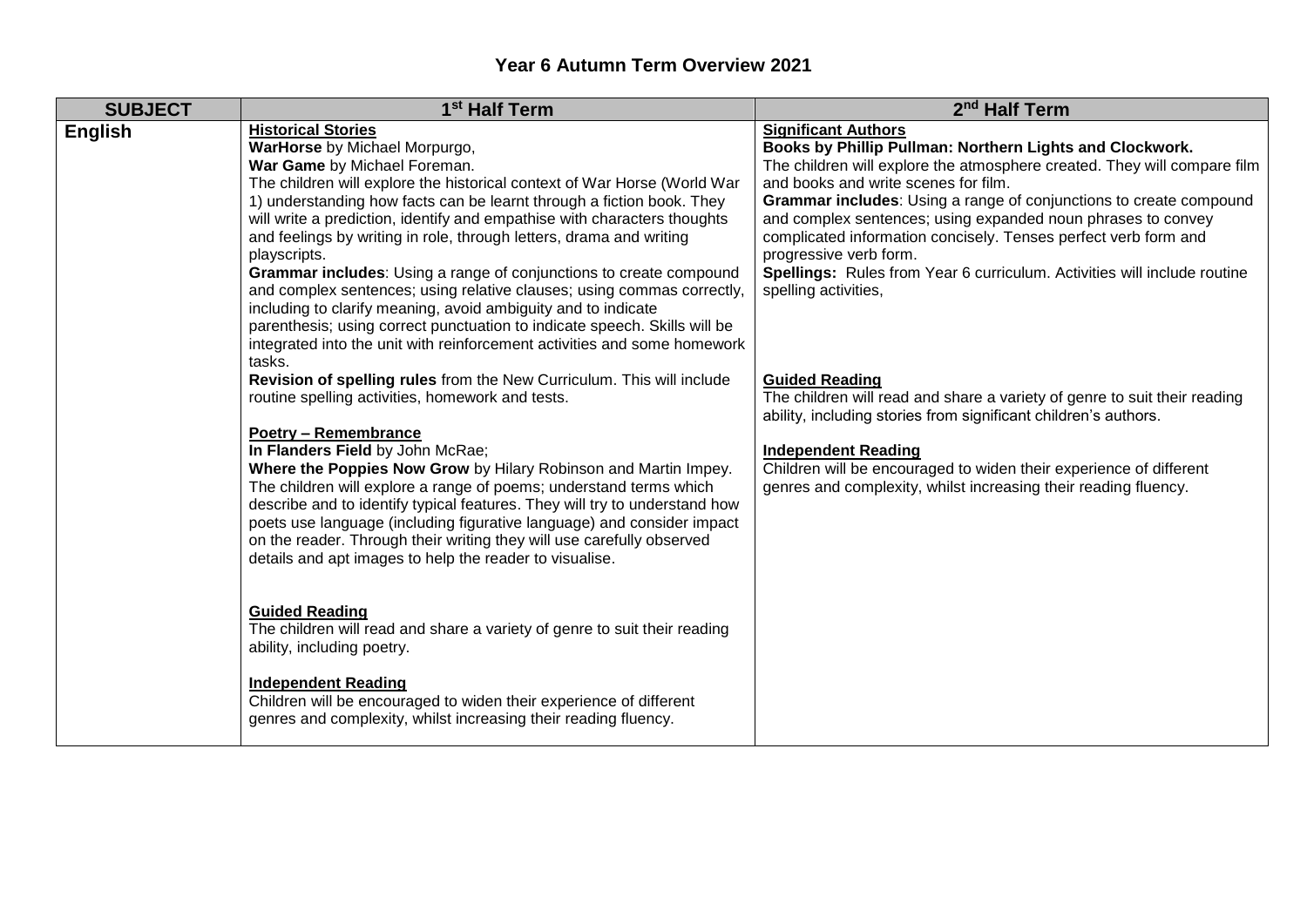| <b>Maths</b>   | Key skills visited this term: Working Mathematically by: selecting and using appropriate calculation strategies. Reason and solve problems                                                                                                                                                                                                                                                                                                                                                                                                                                                                                                                                                                                                                                                                                                                                                                                                                                                                                                                                                                                                                                                                                                                                                                                                                                                                         |                                                                                                                                                                                                                                                                                                                                                                                                                                                                                                                                                                                                                                                                                              |  |
|----------------|--------------------------------------------------------------------------------------------------------------------------------------------------------------------------------------------------------------------------------------------------------------------------------------------------------------------------------------------------------------------------------------------------------------------------------------------------------------------------------------------------------------------------------------------------------------------------------------------------------------------------------------------------------------------------------------------------------------------------------------------------------------------------------------------------------------------------------------------------------------------------------------------------------------------------------------------------------------------------------------------------------------------------------------------------------------------------------------------------------------------------------------------------------------------------------------------------------------------------------------------------------------------------------------------------------------------------------------------------------------------------------------------------------------------|----------------------------------------------------------------------------------------------------------------------------------------------------------------------------------------------------------------------------------------------------------------------------------------------------------------------------------------------------------------------------------------------------------------------------------------------------------------------------------------------------------------------------------------------------------------------------------------------------------------------------------------------------------------------------------------------|--|
|                | <b>Number and Place Value</b><br>Read, write, order and compare numbers to at least 10,000,000. Read, write and compare 1-, 2- and 3-place decimal numbers; multiply and divide<br>by 10, 100 and 1000; round decimals to nearest tenth and whole number. Compare and order negative numbers<br><b>Addition and Subtraction</b><br>Choosing Effective Mental Calculation Strategies: Using mental strategies to solve additions and subtraction including decimal numbers; use<br>column addition to add 5-digit numbers, decimal numbers and amounts of money.<br><b>Multiplication and Division</b><br>Identify multiples and factors<br>Multiply and divide numbers mentally drawing upon known facts from all times tables up to 12x12. Formal Written Method of Multiplication and<br>Formal Written Method of Short Division<br><b>Fractions</b><br>Simplifying Fractions, Comparing and Ordering Fractions<br>Adding and Subtracting Fractions with different denominators including mixed numbers; Fraction and Decimal Equivalents<br>Fractions, Decimals and Percentages - Calculating fractions use mental strategies to find fractions of amounts.<br>Multiply fractions less than 1 by whole numbers.<br><b>Geometry: Position and direction</b><br>Identifying coordinates in all four quadrants through reflection and translation.<br>Arithmetic practice and skills involving all four operations |                                                                                                                                                                                                                                                                                                                                                                                                                                                                                                                                                                                                                                                                                              |  |
| <b>Science</b> | Evolution and Inheritance - Biology.<br>Working scientifically by: observing and raising questions about<br>local animals and how they are adapted to their environment;<br>comparing how some living things are adapted to survive in<br>extreme conditions<br>The children will recognise that living things have changed over time and<br>that fossils provide information about living things that inhabited the<br>Earth.<br>The will recognise that living things produce offspring of the same kind,<br>but normally offspring vary and are not identical to their parents.<br>They will identify how animals and plants are adapted to suit their<br>environment in different ways and that adaptation may lead to evolution.                                                                                                                                                                                                                                                                                                                                                                                                                                                                                                                                                                                                                                                                              | <b>Light - Physics</b><br>Working Scientifically by: investigating the relationship between<br>light sources, objects and shadows.<br>The children will learn to recognise that light appears to travel in straight<br>lines; use the idea that light travels in straight lines to explain that<br>objects are seen because they give out or reflect light into the eye.<br>They will be able to explain that we see things because light travels from<br>light sources to our eyes or from light sources to objects and then to our<br>eyes and they will use the idea that light travels in straight lines to<br>explain why shadows have the same shape as the objects that cast<br>them. |  |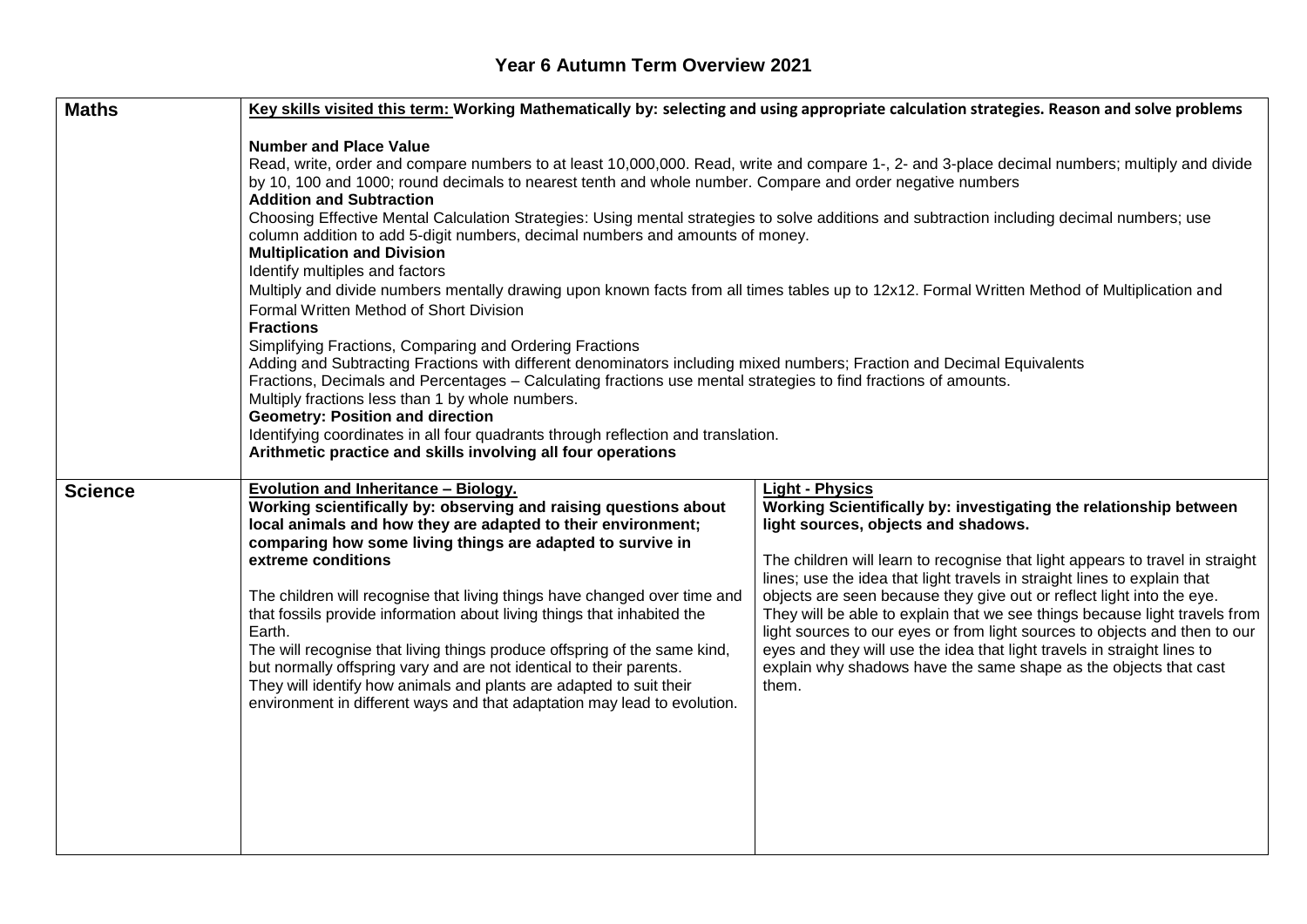## **Year 6 Autumn Term Overview 2021**

| <b>SUBJECT</b>        | 1 <sup>st</sup> Half Term                                                                                                                                                                                                                                                                                                                                                                                                                                                                                                                                                                                                                                                                                                             | 2 <sup>nd</sup> Half Term                                                                                                                                                                                                                                                                                                                                                                                                                                                                                                                                             |
|-----------------------|---------------------------------------------------------------------------------------------------------------------------------------------------------------------------------------------------------------------------------------------------------------------------------------------------------------------------------------------------------------------------------------------------------------------------------------------------------------------------------------------------------------------------------------------------------------------------------------------------------------------------------------------------------------------------------------------------------------------------------------|-----------------------------------------------------------------------------------------------------------------------------------------------------------------------------------------------------------------------------------------------------------------------------------------------------------------------------------------------------------------------------------------------------------------------------------------------------------------------------------------------------------------------------------------------------------------------|
| <b>PSHE</b>           | <b>Relationships</b><br><b>Families and friendships and Safer relationships</b>                                                                                                                                                                                                                                                                                                                                                                                                                                                                                                                                                                                                                                                       | Say No to Bullying (Anti-Bullying Week 15 <sup>th</sup> - 19th Nov) will allow a<br>focus on empathy, self-awareness                                                                                                                                                                                                                                                                                                                                                                                                                                                  |
|                       | Attraction to others; romantic relationships; civil partnership and<br>marriage. Recognising and managing pressure; consent in different                                                                                                                                                                                                                                                                                                                                                                                                                                                                                                                                                                                              | <b>Respecting ourselves and others</b><br>Expressing opinions and respecting other points of view.                                                                                                                                                                                                                                                                                                                                                                                                                                                                    |
|                       | situations. The children will also learn about safety online.                                                                                                                                                                                                                                                                                                                                                                                                                                                                                                                                                                                                                                                                         |                                                                                                                                                                                                                                                                                                                                                                                                                                                                                                                                                                       |
|                       |                                                                                                                                                                                                                                                                                                                                                                                                                                                                                                                                                                                                                                                                                                                                       |                                                                                                                                                                                                                                                                                                                                                                                                                                                                                                                                                                       |
| <b>RE</b>             | <b>Christian and Buddhist beliefs and practices</b><br>This term the children will continue to explore Christianity in greater<br>depth, as well as being introduced to Buddhism as an additional<br>principle Religion. We will begin through exploring key symbols and<br>artefacts and considering how these express meaning to followers. The<br>children will then consider the roles of personal heroes within faith<br>contexts and within their own lives, before learning about the life of The<br>Buddha, and how his actions influence the lives of Buddhists around the<br>world today. We will explore the fundamental beliefs of Buddhism,<br>linking the Noble Eightfold Path to the lotus flower in light of Buddhist | <b>Christmas</b><br>This theme allows reflection on the stories and practices relating to<br>Christmas - Sacred and Secular<br>Children will reflect on the stories and practices relating to Christmas<br>and consider what the differences are between scared and secular<br>Christmas traditions, enabling them to debate the true meaning of<br>Christmas and explore the deeper question 'Is Christmas only for<br>Christians?                                                                                                                                   |
|                       | beliefs and actions.                                                                                                                                                                                                                                                                                                                                                                                                                                                                                                                                                                                                                                                                                                                  |                                                                                                                                                                                                                                                                                                                                                                                                                                                                                                                                                                       |
| <b>History or</b>     | <b>Crime and Punishment</b>                                                                                                                                                                                                                                                                                                                                                                                                                                                                                                                                                                                                                                                                                                           | <b>South America</b>                                                                                                                                                                                                                                                                                                                                                                                                                                                                                                                                                  |
| Geography             | Children will study the types of crime from Anglo-Saxons to present and<br>the changes in punishment through the ages.                                                                                                                                                                                                                                                                                                                                                                                                                                                                                                                                                                                                                | The children will find out about the Amazon region of South America,<br>considering what it is like to live in the region as well as how it is being<br>damaged and how it can be protected.                                                                                                                                                                                                                                                                                                                                                                          |
| <b>Art and Design</b> | A Sense of Place<br>The children will explore the rural and/or urban landscape as a starting point for two-dimensional work. They will record their observations through<br>drawing and photography. They will use shape, form, space, colour, texture and pattern to develop and communicate their ideas. They will consider<br>the concepts, methods and materials employed by artists who have responded to landscapes in different ways such as through colour, tone and<br>composition.<br>Trench Art and looking at the work of Georgia O'Keeffe (poppies)<br>The children will explore how stories have been. They will produce a two or three-dimensional piece of work based on the story,                                   |                                                                                                                                                                                                                                                                                                                                                                                                                                                                                                                                                                       |
| <b>Music</b>          | <b>Music Express: World Unite - Performance</b>                                                                                                                                                                                                                                                                                                                                                                                                                                                                                                                                                                                                                                                                                       | <b>Music Express: Roots - Performance</b>                                                                                                                                                                                                                                                                                                                                                                                                                                                                                                                             |
|                       | During the first half of the Autumn Term, the children will take a trip<br>around the world to celebrate the universal language of music, exploring<br>rhythm and melody in singing, movement and dance. The children will<br>learn about beat and syncopation through songs and body percussion,<br>developing coordination and rhythm skills. They will also explore pitch<br>and harmony, developing the idea of pitch shape and relating it to<br>movement and notation, before arranging different musical sections to<br>build a larger scale performance and combining different rhythms.                                                                                                                                      | During the second half term, our learning in Music will be linked with<br>Black History Month by exploring the effects of the slave trade on a<br>West African village. We will listen to and learn traditional Ghanaian<br>songs and percussion rhythms before playing rhythm cycles and<br>combining these in a percussion piece. The children will learn a<br>traditional children's game song from Ghana and will sing call and<br>response songs in two groups, before devising rhythmic movement and<br>developing a descriptive composition for a performance. |